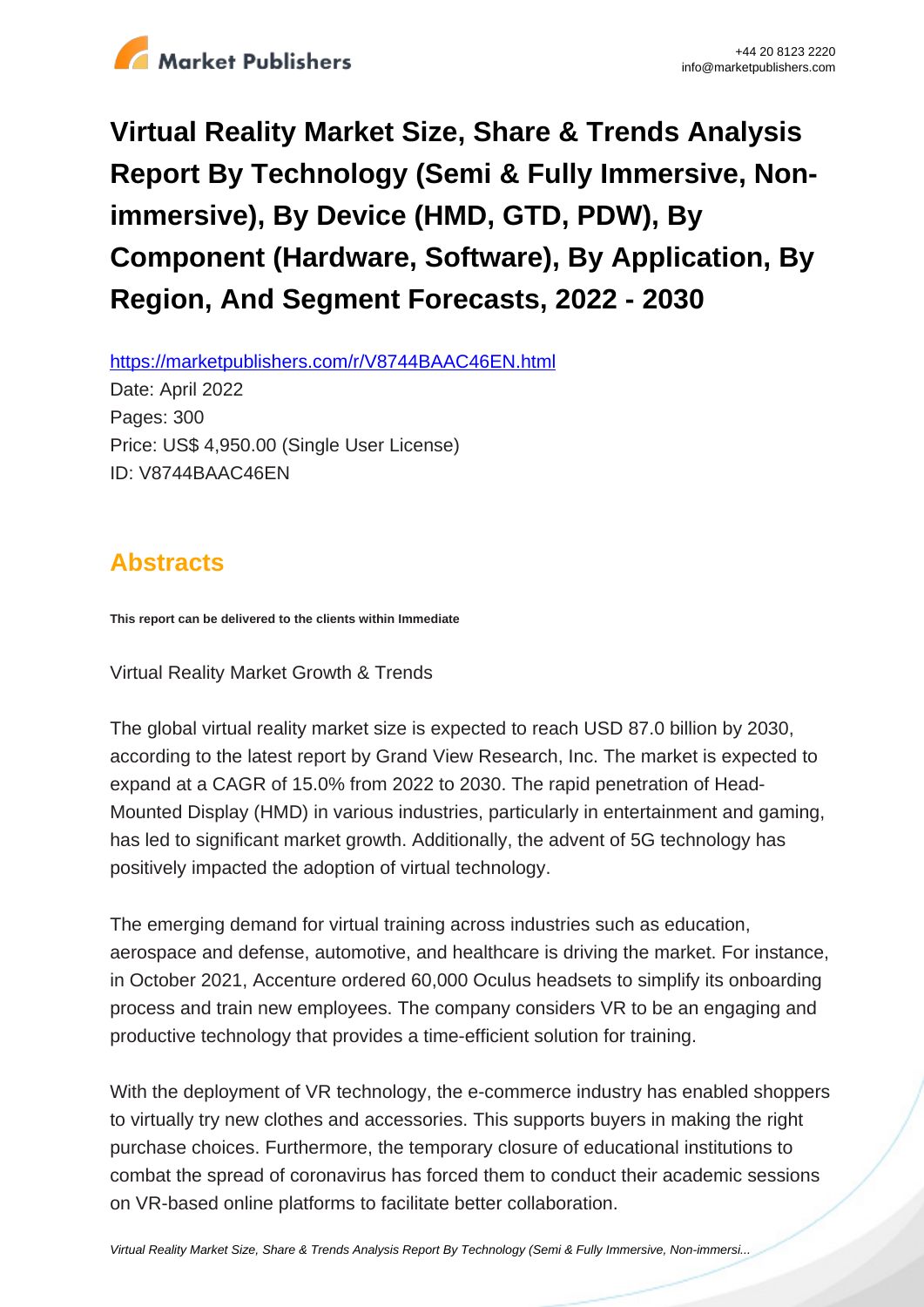

The VR technology has also enabled medical personnel to deliver instructions and aid therapies through the audio-visual tool. The increasing use of automation and Artificial Intelligence (AI) across many industries is one of the primary growth drivers of the market. North America is anticipated to maintain its lead during the forecast period owing to the dominance of technology companies in the region. Additionally, the emergence of various start-ups related to advanced technology is expected to impact the growth of the market.

#### Virtual Reality Market Report Highlights

The market is expected to be driven by advances in smartphone hardware and cutting-edge virtual reality-compatible headsets during the forecast period

The HMD device segment accounted for the largest revenue share of over 60.0% in 2021

The semi and fully immersive technology segment accounted for the largest revenue share in 2021, which is expected to further increase throughout the forecast period. This can be attributed to the ability of the technology to bring a real-like dimension to a simulated domain

Asia Pacific accounted for the largest revenue share of over 40.0% in 2021 and is anticipated to dominate the market during the forecast period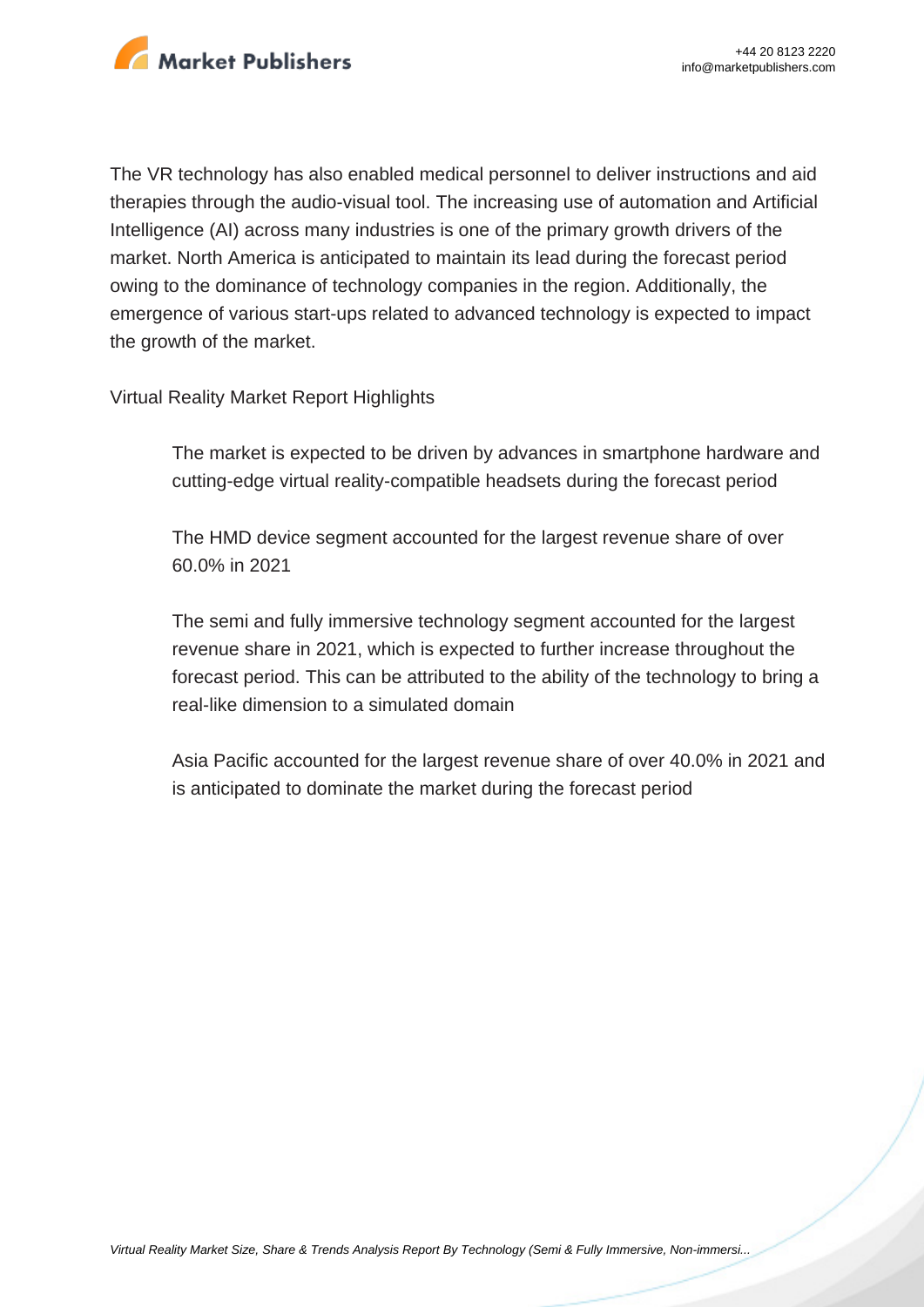

# **Contents**

### **CHAPTER 1 METHODOLOGY AND SCOPE**

- 1.1 Information Procurement and Research Scope
- 1.2 Information Analysis
- 1.3 Market Formulation & Data Visualization
- 1.4 Market Scope and Assumptions
- 1.4.1 Secondary Sources
- 1.4.2 Primary Sources

### **CHAPTER 2 EXECUTIVE SUMMARY**

- 2.1 Virtual Reality Industry Snapshot & Key Buying Criteria, 2018 2030
- 2.2 Global
	- 2.2.1 Global virtual reality market, 2018 2030
	- 2.2.2 Global virtual reality market, by device, 2018 2030
- 2.2.3 Global virtual reality market, by technology, 2018 2030
- 2.2.4 Global virtual reality market, by component, 2018 2030
- 2.2.5 Global virtual reality market, by application, 2018 2030
- 2.2.6 Global virtual reality market, by region, 2018 2030

### **CHAPTER 3 MARKET VARIABLES, TRENDS & SCOPE**

- 3.1 Market Segmentation & Scope
- 3.2 Virtual Reality Size and Growth Prospects
- 3.3 Virtual Reality Value Chain Analysis
- 3.4 Virtual Reality Market Dynamics
	- 3.4.1 Market drivers
	- 3.4.1.1 Evolving solicitations in the entertainment and medical sectors
	- 3.4.1.2 Growing VR penetration in consumer electronics
	- 3.4.2 Market restraints
		- 3.4.2.1 High initial investment and device compatibility restrictions
		- 3.4.2.2 Spatial discomfort and risk of other ailments
- 3.5 Penetration & Key Opportunities Mapping
- 3.6 Industry Analysis Porter's Five Forces
- 3.7 Virtual Reality Key Company Analysis, 2021
- 3.8 Virtual Reality PEST Analysis
- 3.9 Virtual Reality COVID-19 Impact Analysis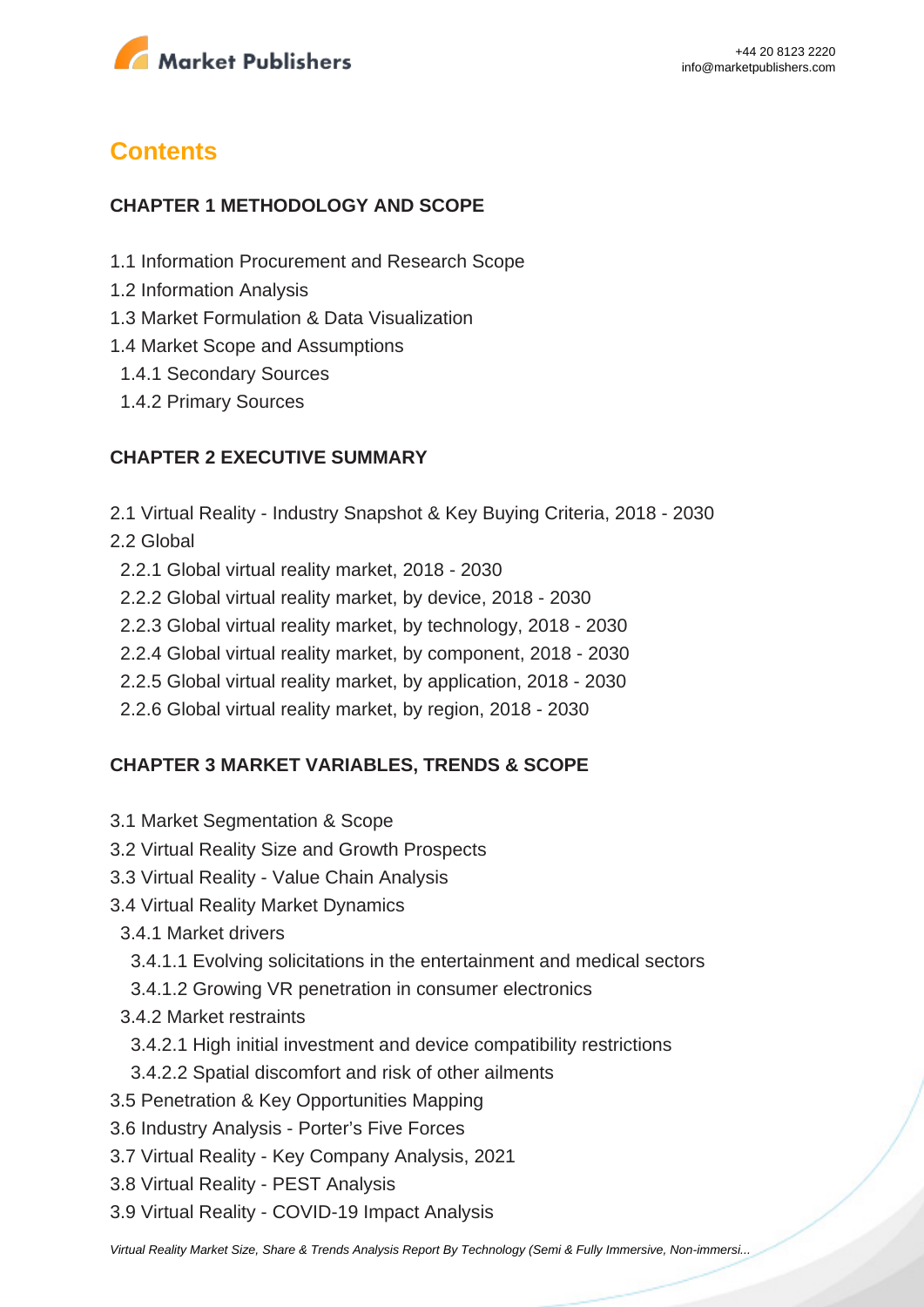

# **CHAPTER 4 VIRTUAL REALITY MARKET: DEVICE ESTIMATES & TREND ANALYSIS**

4.1 Virtual Reality Market: Device Movement Analysis

- 4.1.1 Head-Mounted Display (HMD)
	- 4.1.1.1. Head-Mounted Display (HMD) virtual reality market, by region, 2018 2030

4.1.1.1.1. Market estimates and forecasts, 2018 - 2030 (USD Million)

- 4.1.2 Gesture-Tracking Device (GTD)
- 4.1.2.1. Gesture-Tracking Device (GTD) virtual reality market, by region, 2018 2030
- 4.1.2.1.1. Market estimates and forecasts, 2018 2030 (USD Million)
- 4.1.3 Projectors & Display Wall (PDW)

 4.1.3.1. Projectors & Display Wall (PDW) virtual reality market, by region, 2018 - 2030

4.1.3.1.1. Market estimates and forecasts, 2018 - 2030 (USD Million)

# **CHAPTER 5 VIRTUAL REALITY MARKET: TECHNOLOGY ESTIMATES & TREND ANALYSIS**

- 5.1 Virtual Reality Market: Technology Movement Analysis
	- 5.1.1 Semi & Fully Immersive
	- 5.1.1.1. Semi & fully immersive virtual reality market, by region, 2018 2030
	- 5.1.1.1.1. Market estimates and forecasts, 2018 2030 (USD Million)
	- 5.1.2 Non-immersive

5.1.2.1. Non-immersive virtual reality market, by region, 2018 - 2030

5.1.2.1.1. Market estimates and forecasts, 2018 - 2030 (USD Million)

# **CHAPTER 6 VIRTUAL REALITY MARKET: COMPONENT ESTIMATES & TREND ANALYSIS**

6.1 Virtual Reality Market: Component Movement Analysis

- 6.1.1 Hardware
	- 6.1.1.1. Hardware virtual reality market, by region, 2018 2030
	- 6.1.1.1.1. Market estimates and forecasts, 2018 2030 (USD Million)
- 6.1.2 Software
	- 6.1.2.1. Software virtual reality market, by region, 2018 2030
	- 6.1.2.1.1. Market estimates and forecasts, 2018 2030 (USD Million)

# **CHAPTER 7 VIRTUAL REALITY MARKET: APPLICATION ESTIMATES & TREND**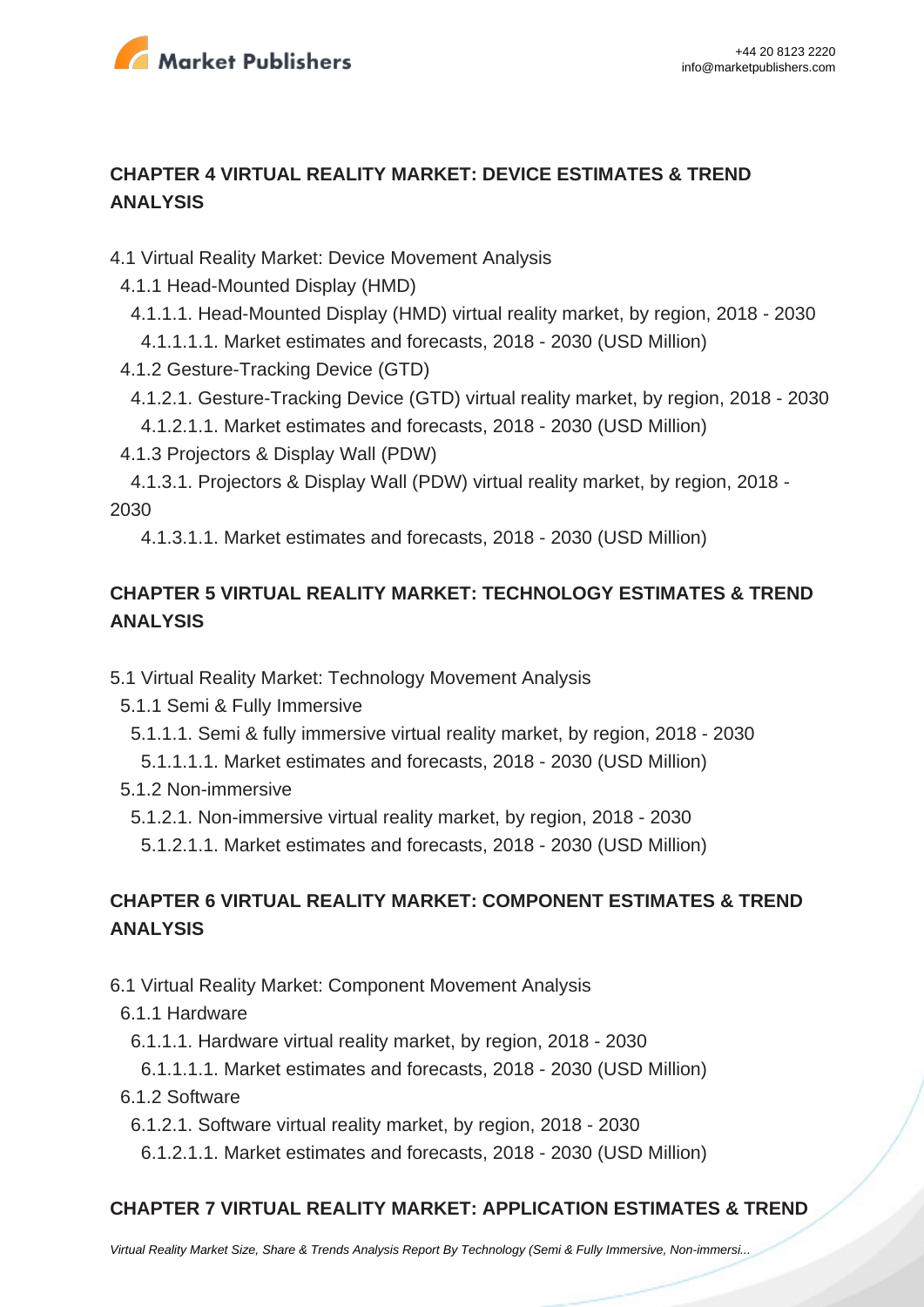

### **ANALYSIS**

7.1 Virtual Reality Market: Application Movement Analysis

7.1.1 Aerospace & Defense

7.1.1.1. Aerospace & defense virtual reality market, by region, 2018 - 2030

 7.1.1.1.1. Market estimates and forecasts, 2018 - 2030 (USD Million) 7.1.2 Consumer

7.1.2.1. Consumer virtual reality market, by region, 2018 - 2030

 7.1.2.1.1. Market estimates and forecasts, 2018 - 2030 (USD Million) 7.1.3 Commercial

7.1.3.1. Commercial virtual reality market, by region, 2018 - 2030

 7.1.3.1.1. Market estimates and forecasts, 2018 - 2030 (USD Million) 7.1.4 Enterprise

7.1.4.1. Enterprise virtual reality market, by region, 2018 - 2030

 7.1.4.1.1. Market estimates and forecasts, 2018 - 2030 (USD Million) 7.1.5 Healthcare

7.1.5.1. Healthcare virtual reality market, by region, 2018 - 2030

 7.1.5.1.1. Market estimates and forecasts, 2018 - 2030 (USD Million) 7.1.6 Others

7.1.6.1. Others virtual reality market, by region, 2018 - 2030

7.1.6.1.1. Market estimates and forecasts, 2018 - 2030 (USD Million)

# **CHAPTER 8 VIRTUAL REALITY MARKET: REGIONAL ESTIMATES & TREND ANALYSIS**

8.1 Virtual Reality Market: Regional Movement Analysis

8.2 North America

- 8.2.1 Regional trends
- 8.2.2 North America virtual reality market, 2018 2030
- 8.2.2.1 North America virtual reality market by device, 2018 2030 (USD Million)
- 8.2.2.2 North America virtual reality market by technology, 2018 2030 (USD Million)
- 8.2.2.3 North America virtual reality market by component, 2018 2030 (USD Million)
- 8.2.2.4 North America virtual reality market by application, 2018 2030 (USD Million)
- 8.2.2.5 U.S. virtual reality market, 2018 2030

8.2.2.5.1 U.S. virtual reality market by device, 2018 - 2030 (USD Million)

8.2.2.5.2 U.S. virtual reality market by technology, 2018 - 2030 (USD Million)

8.2.2.5.3 U.S. virtual reality market by component, 2018 - 2030 (USD Million)

8.2.2.5.4 U.S. virtual reality market by application, 2018 - 2030 (USD Million)

8.2.2.6 Canada virtual reality market, 2018 - 2030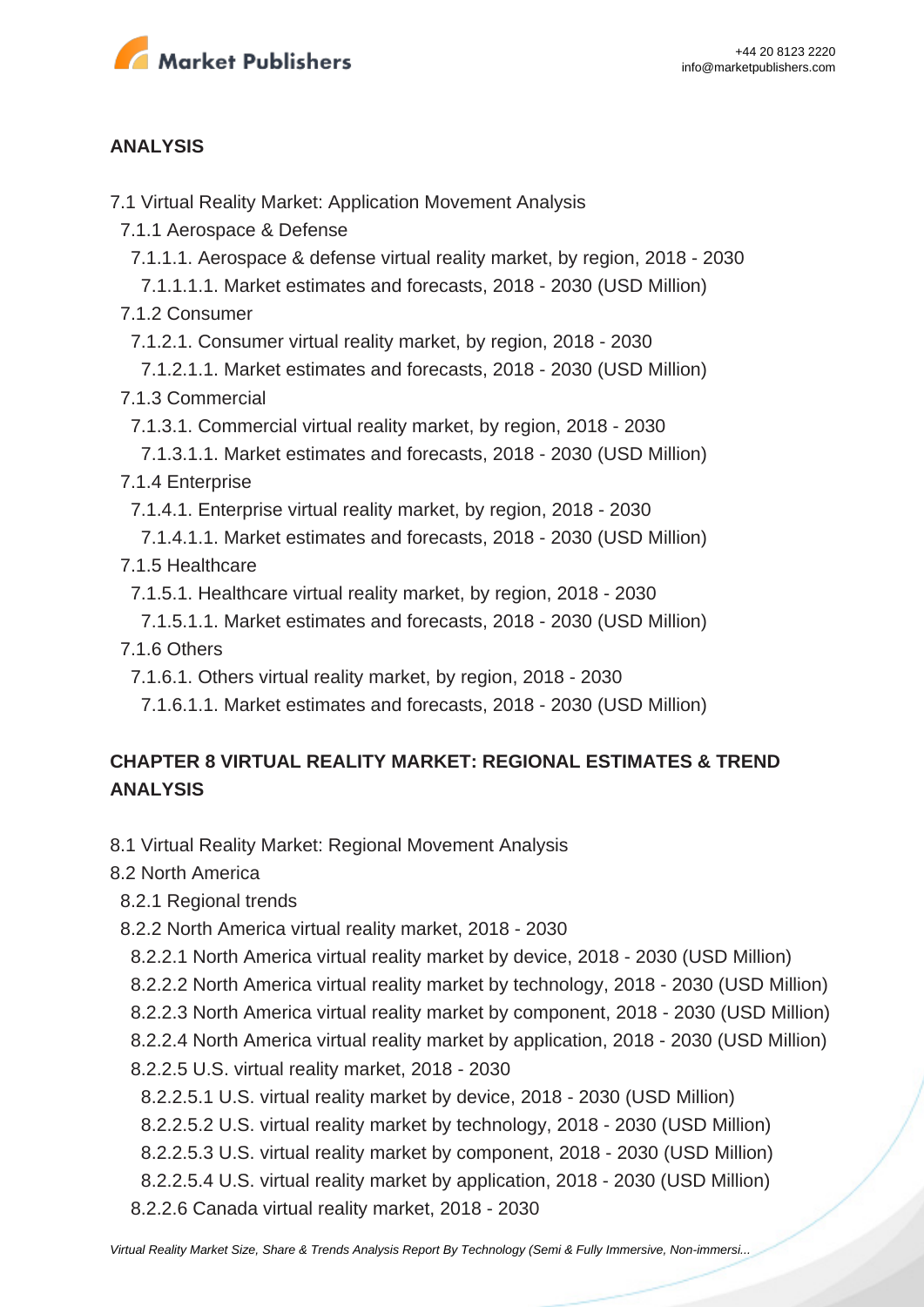

 8.2.2.6.1 Canada virtual reality market by device, 2018 - 2030 (USD Million) 8.2.2.6.2 Canada virtual reality market by technology, 2018 - 2030 (USD Million) 8.2.2.6.3 Canada virtual reality market by component, 2018 - 2030 (USD Million) 8.2.2.6.4 Canada virtual reality market by application, 2018 - 2030 (USD Million) 8.2.2.7 Mexico virtual reality market, 2018 - 2030

8.2.2.7.1 Mexico virtual reality market by device, 2018 - 2030 (USD Million)

8.2.2.7.2 Mexico virtual reality market by technology, 2018 - 2030 (USD Million)

8.2.2.7.3 Mexico virtual reality market by component, 2018 - 2030 (USD Million)

 8.2.2.7.4 Mexico virtual reality market by application, 2018 - 2030 (USD Million) 8.3 Europe

8.3.1 Regional trends

8.3.2 Europe virtual reality market, 2018 - 2030

8.3.2.1 Europe virtual reality market by device, 2018 - 2030 (USD Million)

8.3.2.2 Europe virtual reality market by technology, 2018 - 2030 (USD Million)

8.3.2.3 Europe virtual reality market by component, 2018 - 2030 (USD Million)

 8.3.2.4 Europe virtual reality market by application, 2018 - 2030 (USD Million) 8.3.2.5 U.K. virtual reality market, 2018 - 2030

8.3.2.5.1 U.K. virtual reality market by device, 2018 - 2030 (USD Million)

8.3.2.5.2 U.K. virtual reality market by technology, 2018 - 2030 (USD Million)

8.3.2.5.3 U.K. virtual reality market by component, 2018 - 2030 (USD Million)

8.3.2.5.4 U.K. virtual reality market by application, 2018 - 2030 (USD Million)

8.3.2.6 Germany virtual reality market, 2018 - 2030

 8.3.2.6.1 Germany virtual reality market by device, 2018 - 2030 (USD Million) 8.3.2.6.2 Germany virtual reality market by technology, 2018 - 2030 (USD Million) 8.3.2.6.3 Germany virtual reality market by component, 2018 - 2030 (USD Million) 8.3.2.6.4 Germany virtual reality market by application, 2018 - 2030 (USD Million) 8.3.2.7 France virtual reality market, 2018 - 2030

 8.3.2.7.1 France virtual reality market by device, 2018 - 2030 (USD Million) 8.3.2.7.2 France virtual reality market by technology, 2018 - 2030 (USD Million) 8.3.2.7.3 France virtual reality market by component, 2018 - 2030 (USD Million) 8.3.2.7.4 France virtual reality market by application, 2018 - 2030 (USD Million)

8.4 Asia Pacific

8.4.1 Regional Trends

8.4.2 Asia Pacific virtual reality market, 2018 - 2030

 8.4.2.1 Asia Pacific virtual reality market by device, 2018 - 2030 (USD Million) 8.4.2.2 Asia Pacific virtual reality market by technology, 2018 - 2030 (USD Million) 8.4.2.3 Asia Pacific virtual reality market by component, 2018 - 2030 (USD Million) 8.4.2.4 Asia Pacific virtual reality market by application, 2018 - 2030 (USD Million) 8.4.2.5 China virtual reality market, 2018 - 2030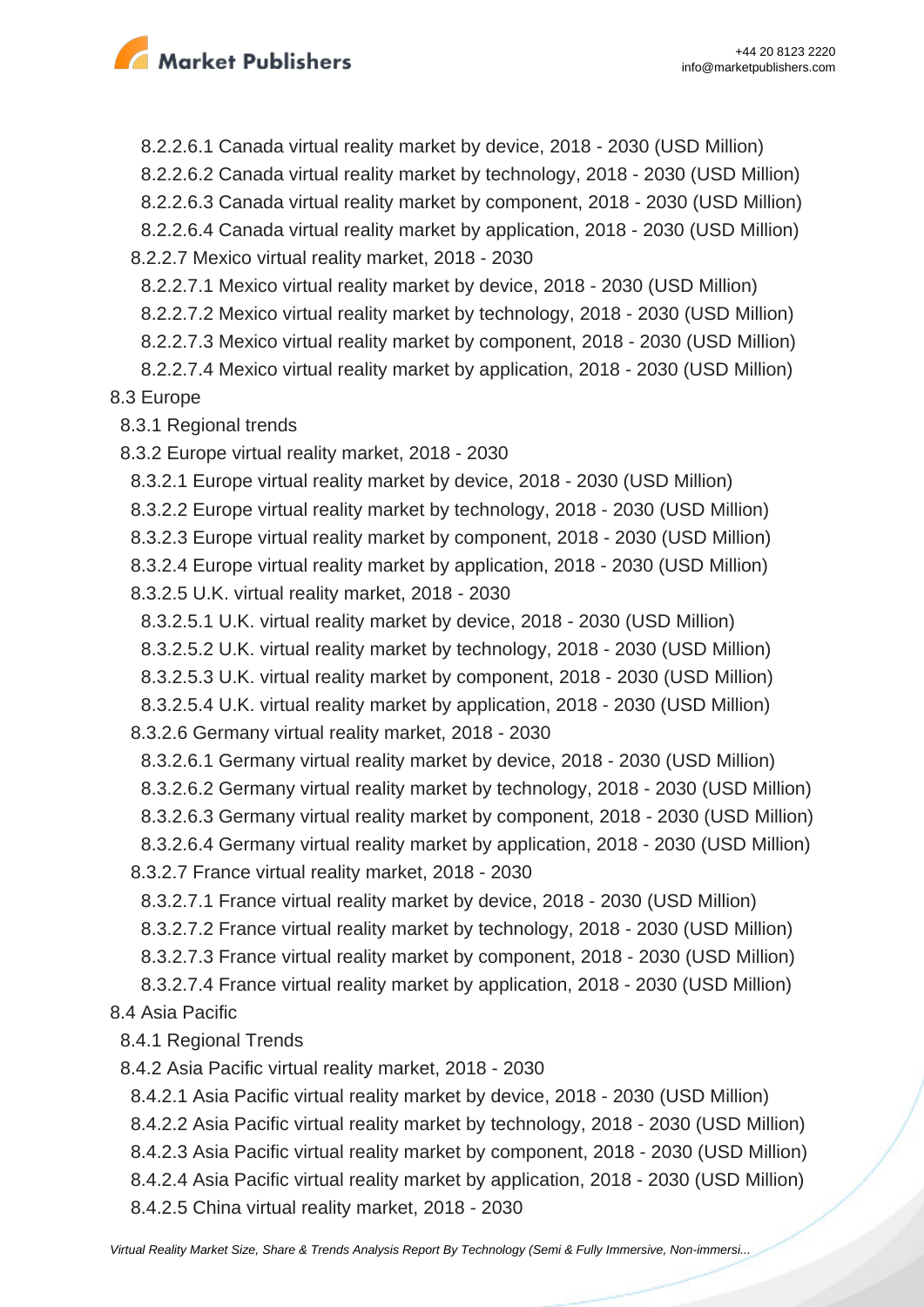

 8.4.2.5.1 China virtual reality market by device, 2018 - 2030 (USD Million) 8.4.2.5.2 China virtual reality market by technology, 2018 - 2030 (USD Million) 8.4.2.5.3 China virtual reality market by component, 2018 - 2030 (USD Million) 8.4.2.5.4 China virtual reality market by application, 2018 - 2030 (USD Million) 8.4.2.6 Japan virtual reality market, 2018 - 2030 8.4.2.6.1 Japan virtual reality market by device, 2018 - 2030 (USD Million) 8.4.2.6.2 Japan virtual reality market by technology, 2018 - 2030 (USD Million) 8.4.2.6.3 Japan virtual reality market by component, 2018 - 2030 (USD Million) 8.4.2.6.4 Japan virtual reality market by application, 2018 - 2030 (USD Million) 8.4.2.7 India virtual reality market, 2018 - 2030 8.4.2.7.1 India virtual reality market by device, 2018 - 2030 (USD Million) 8.4.2.7.2 India virtual reality market by technology, 2018 - 2030 (USD Million) 8.4.2.7.3 India virtual reality market by component, 2018 - 2030 (USD Million) 8.4.2.7.4 India virtual reality market by application, 2018 - 2030 (USD Million) 8.5 South America 8.5.1 Regional Trends 8.5.2 South America virtual reality market, 2018 - 2030 8.5.2.1 South America virtual reality market by device, 2018 - 2030 (USD Million) 8.5.2.2 South America virtual reality market by technology, 2018 - 2030 (USD Million) 8.5.2.3 South America virtual reality market by component, 2018 - 2030 (USD Million) 8.5.2.4 South America virtual reality market by application, 2018 - 2030 (USD Million)

8.5.2.5 Brazil virtual reality market, 2018 - 2030

8.5.2.5.1 Brazil virtual reality market by device, 2018 - 2030 (USD Million)

8.5.2.5.2 Brazil virtual reality market by technology, 2018 - 2030 (USD Million)

8.5.2.5.3 Brazil virtual reality market by component, 2018 - 2030 (USD Million)

 8.5.2.5.4 Brazil virtual reality market by application, 2018 - 2030 (USD Million) 8.6 Middle East & Africa (MEA)

8.6.1 Regional trends

8.6.2 MEA virtual reality market, 2018 - 2030

8.6.2.1 MEA virtual reality market by device, 2018 - 2030 (USD Million)

- 8.6.2.2 MEA virtual reality market by technology, 2018 2030 (USD Million)
- 8.6.2.3 MEA virtual reality market by component, 2018 2030 (USD Million)

8.6.2.4 MEA virtual reality market by application, 2018 - 2030 (USD Million)

### **CHAPTER 9 COMPETITIVE LANDSCAPE**

9.1 Company Profiles

- 9.1.1 Alphabet Inc.
	- 9.1.1.1 Company overview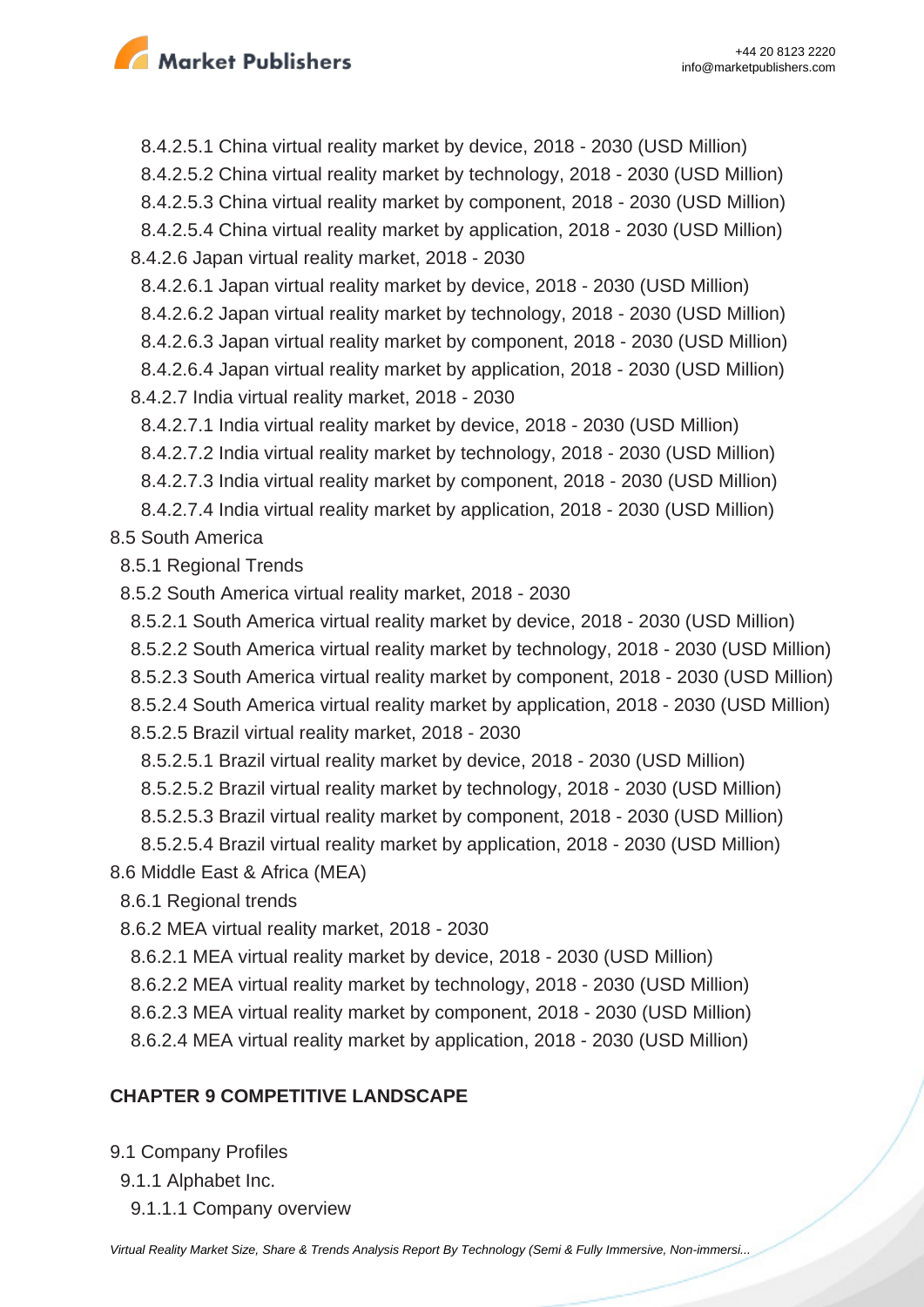

- 9.1.1.2 Financial performance
- 9.1.1.3 Product benchmarking
- 9.1.1.4 Recent developments
- 9.1.2 Barco
	- 9.1.2.1 Company overview
	- 9.1.2.2 Financial performance
- 9.1.2.3 Product benchmarking
- 9.1.2.4 Recent developments
- 9.1.3 CyberGlove Systems Inc.
- 9.1.3.1 Company overview
- 9.1.3.2 Product benchmarking
- 9.1.3.3 Recent developments
- 9.1.4 Meta
- 9.1.4.1 Company overview
- 9.1.4.2 Financial performance
- 9.1.4.3 Product benchmarking
- 9.1.4.4 Recent developments
- 9.1.5 HTC Corporation
	- 9.1.5.1 Company overview
	- 9.1.5.2 Financial performance
	- 9.1.5.3 Product benchmarking
	- 9.1.5.4 Recent developments
- 9.1.6 Microsoft
	- 9.1.6.1 Company overview
- 9.1.6.2 Financial performance
- 9.1.6.3 Product benchmarking
- 9.1.6.4 Recent developments
- 9.1.7 Samsung
- 9.1.7.1 Company overview
- 9.1.7.2 Financial performance
- 9.1.7.3 Product benchmarking
- 9.1.7.4 Recent developments
- 9.1.8 Sensics, Inc.
	- 9.1.8.1 Company overview
- 9.1.8.2 Product benchmarking
- 9.1.8.3 Recent developments
- 9.1.9 Sixense Enterprises Inc. (Penumbra, Inc.)
	- 9.1.9.1 Company overview
- 9.1.9.2 Product benchmarking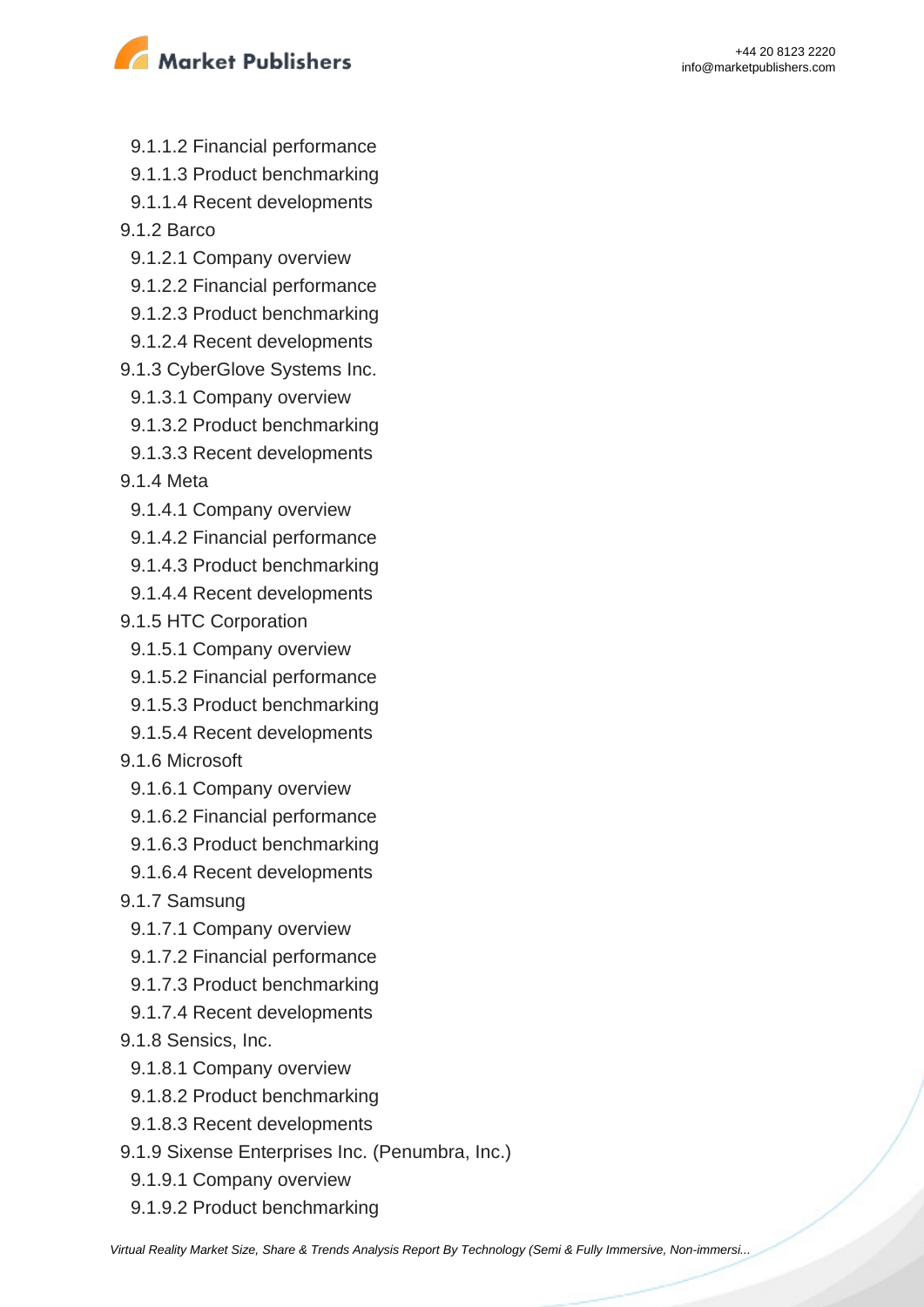

- 9.1.9.3 Recent developments
- 9.1.10 Ultraleap Limited
	- 9.1.10.1 Company overview
	- 9.1.10.2 Product benchmarking
- 9.1.10.3 Recent developments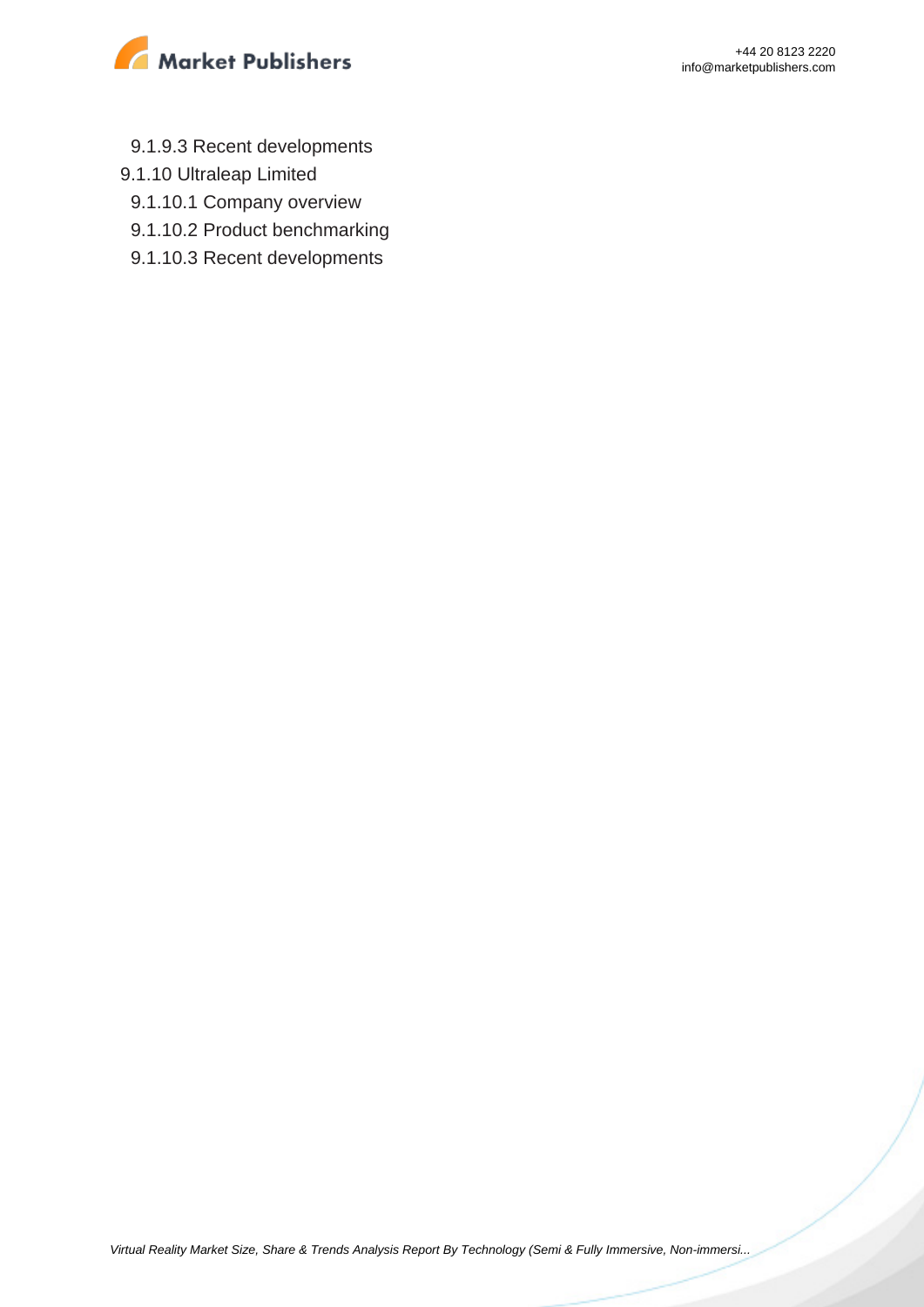

# **List Of Tables**

#### **LIST OF TABLES**

Table 1 Virtual reality - Industry snapshot & key buying criteria, 2018 - 2030 Table 2 Global virtual reality market, 2018 - 2030 (USD Million) Table 3 Global virtual reality market by device, 2018 - 2030 (USD Million) Table 4 Global virtual reality market by technology, 2018 - 2030 (USD Million) Table 5 Global virtual reality market by component, 2018 - 2030 (USD Million) Table 6 Global virtual reality market by application, 2018 - 2030 (USD Million) Table 7 Global virtual reality market estimates and forecasts by region, 2018 - 2030 (USD million) Table 8 Virtual reality market by Head-Mounted Display (HMD), 2018 - 2030 (USD Million) Table 9 Virtual reality market by Gesture-Tracking Device (GTD), 2018 - 2030 (USD Million) Table 10 Virtual reality market by Projectors & Display Wall (PDW), 2018 - 2030 (USD Million) Table 11 Virtual reality market by semi & fully immersive, 2018 - 2030 (USD Million) Table 12 Virtual reality market by non-immersive, 2018 - 2030 (USD Million) Table 13 Virtual reality market by hardware, 2018 - 2030 (USD Million) Table 14 Virtual reality market by software, 2018 - 2030 (USD Million) Table 15 Virtual reality market by aerospace & defense, 2018 - 2030 (USD Million) Table 16 Virtual reality market by consumer, 2018 - 2030 (USD Million) Table 17 Virtual reality market by commercial, 2018 - 2030 (USD Million) Table 18 Virtual reality market by enterprise, 2018 - 2030 (USD Million) Table 19 Virtual reality market by healthcare, 2018 - 2030 (USD Million) Table 20 Virtual reality market by others, 2018 - 2030 (USD Million) Table 21 North America virtual reality market, 2018 - 2030 (USD Million) Table 22 North America virtual reality market by device, 2018 - 2030 (USD Million) Table 23 North America virtual reality market by technology, 2018 - 2030 (USD Million) Table 24 North America virtual reality market by component, 2018 - 2030 (USD Million) Table 25 North America virtual reality market by application, 2018 - 2030 (USD Million) Table 26 U.S. virtual reality market, 2018 - 2030 (USD Million) Table 27 U.S. virtual reality market by device, 2018 - 2030 (USD Million) Table 28 U.S. virtual reality market by technology, 2018 - 2030 (USD Million) Table 29 U.S. virtual reality market by component, 2018 - 2030 (USD Million) Table 30 U.S. virtual reality market by application, 2018 - 2030 (USD Million) Table 31 Canada virtual reality market, 2018 - 2030 (USD Million)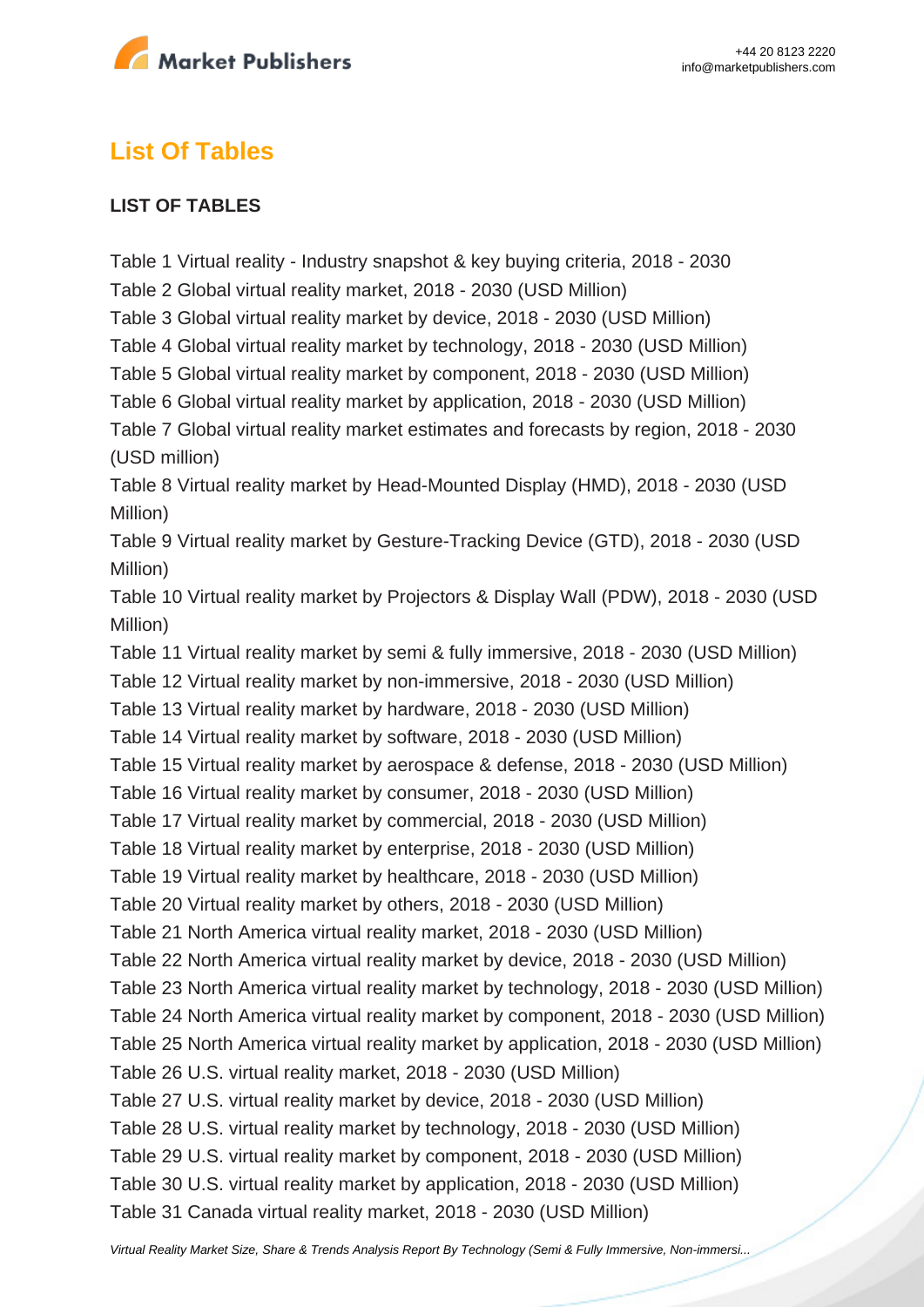

Table 32 Canada virtual reality market by device, 2018 - 2030 (USD Million) Table 33 Canada virtual reality market by technology, 2018 - 2030 (USD Million) Table 34 Canada virtual reality market by component, 2018 - 2030 (USD Million) Table 35 Canada virtual reality market by application, 2018 - 2030 (USD Million) Table 36 Mexico virtual reality market, 2018 - 2030 (USD Million) Table 37 Mexico virtual reality market by device, 2018 - 2030 (USD Million) Table 38 Mexico virtual reality market by technology, 2018 - 2030 (USD Million) Table 39 Mexico virtual reality market by component, 2018 - 2030 (USD Million) Table 40 Mexico virtual reality market by application, 2018 - 2030 (USD Million) Table 41 Europe virtual reality market, 2018 - 2030 (USD Million) Table 42 Europe virtual reality market by device, 2018 - 2030 (USD Million) Table 43 Europe virtual reality market by technology, 2018 - 2030 (USD Million) Table 44 Europe virtual reality market by component, 2018 - 2030 (USD Million) Table 45 Europe virtual reality market by application, 2018 - 2030 (USD Million) Table 46 U.K. virtual reality market, 2018 - 2030 (USD Million) Table 47 U.K. virtual reality market by device, 2018 - 2030 (USD Million) Table 48 U.K. virtual reality market by technology, 2018 - 2030 (USD Million) Table 49 U.K. virtual reality market by component, 2018 - 2030 (USD Million) Table 50 U.K. virtual reality market by application, 2018 - 2030 (USD Million) Table 51 Germany virtual reality market, 2018 - 2030 (USD Million) Table 52 Germany virtual reality market by device, 2018 - 2030 (USD Million) Table 53 Germany virtual reality market by technology, 2018 - 2030 (USD Million) Table 54 Germany virtual reality market by component, 2018 - 2030 (USD Million) Table 55 Germany virtual reality market by application, 2018 - 2030 (USD Million) Table 56 France virtual reality market, 2018 - 2030 (USD Million) Table 57 France virtual reality market by device, 2018 - 2030 (USD Million) Table 58 France virtual reality market by technology, 2018 - 2030 (USD Million) Table 59 France virtual reality market by component, 2018 - 2030 (USD Million) Table 60 France virtual reality market by application, 2018 - 2030 (USD Million) Table 61 Asia Pacific virtual reality market, 2018 - 2030 (USD Million) Table 62 Asia Pacific virtual reality market by device, 2018 - 2030 (USD Million) Table 63 Asia Pacific virtual reality market by technology, 2018 - 2030 (USD Million) Table 64 Asia Pacific virtual reality market by component, 2018 - 2030 (USD Million) Table 65 Asia Pacific virtual reality market by application, 2018 - 2030 (USD Million) Table 66 China virtual reality market, 2018 - 2030 (USD Million) Table 67 China virtual reality market by device, 2018 - 2030 (USD Million) Table 68 China virtual reality market by technology, 2018 - 2030 (USD Million) Table 69 China virtual reality market by component, 2018 - 2030 (USD Million) Table 70 China virtual reality market by application, 2018 - 2030 (USD Million)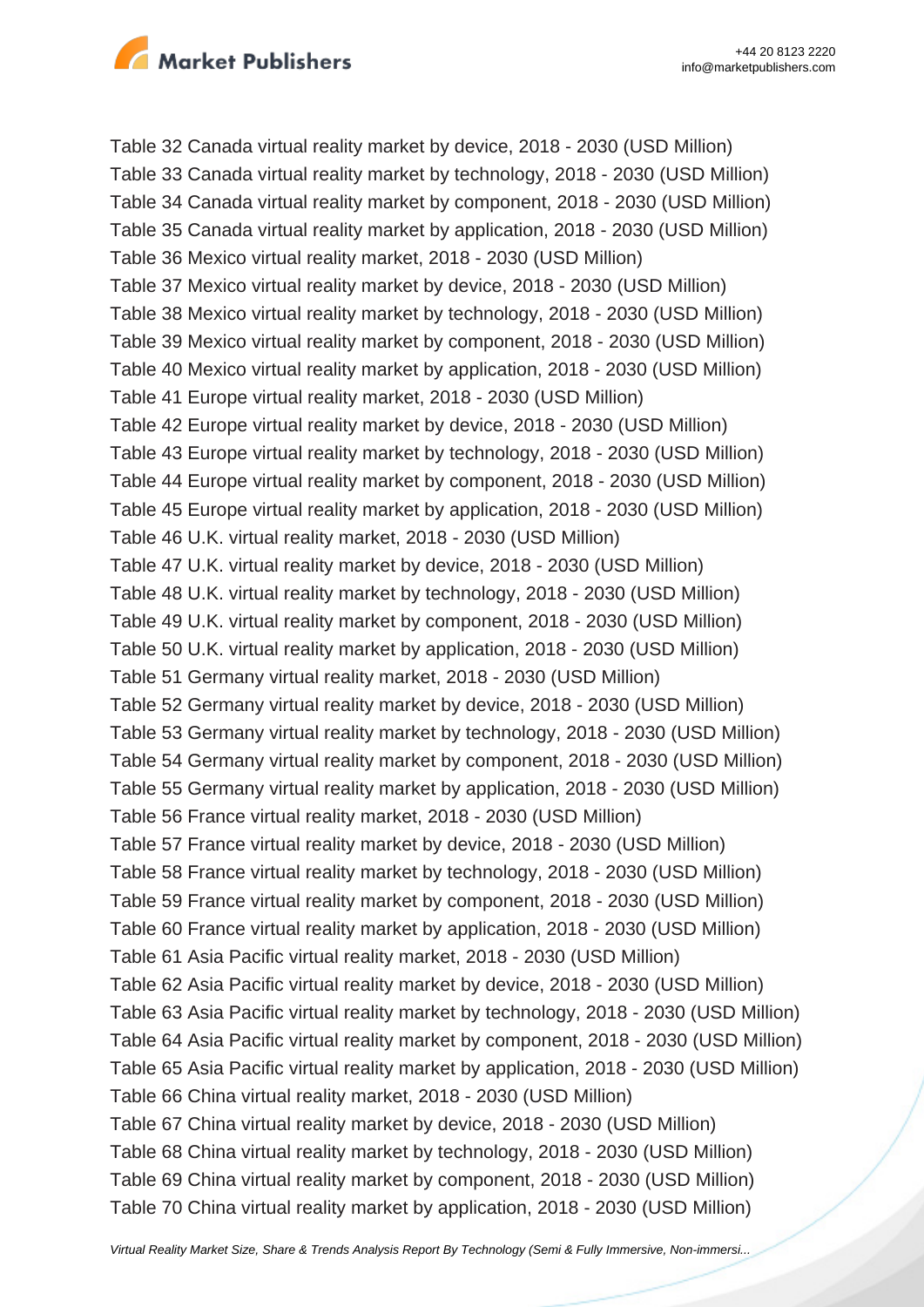

Table 71 Japan virtual reality market, 2018 - 2030 (USD Million) Table 72 Japan virtual reality market by device, 2018 - 2030 (USD Million) Table 73 Japan virtual reality market by technology, 2018 - 2030 (USD Million) Table 74 Japan virtual reality market by component, 2018 - 2030 (USD Million) Table 75 Japan virtual reality market by application, 2018 - 2030 (USD Million) Table 76 India virtual reality market, 2018 - 2030 (USD Million) Table 77 India virtual reality market by device, 2018 - 2030 (USD Million) Table 78 India virtual reality market by technology, 2018 - 2030 (USD Million) Table 79 India virtual reality market by component, 2018 - 2030 (USD Million) Table 80 India virtual reality market by application, 2018 - 2030 (USD Million) Table 81 South America virtual reality market, 2018 - 2030 (USD Million) Table 82 South America virtual reality market by device, 2018 - 2030 (USD Million) Table 83 South America virtual reality market by technology, 2018 - 2030 (USD Million) Table 84 South America virtual reality market by component, 2018 - 2030 (USD Million) Table 85 South America virtual reality market by application, 2018 - 2030 (USD Million) Table 86 Brazil virtual reality market, 2018 - 2030 (USD Million) Table 87 Brazil virtual reality market by device, 2018 - 2030 (USD Million) Table 88 Brazil virtual reality market by technology, 2018 - 2030 (USD Million) Table 89 Brazil virtual reality market by component, 2018 - 2030 (USD Million) Table 90 Brazil virtual reality market by application, 2018 - 2030 (USD Million) Table 91 MEA virtual reality market, 2018 - 2030 (USD Million) Table 92 MEA virtual reality market by device, 2018 - 2030 (USD Million) Table 93 MEA virtual reality market by technology, 2018 - 2030 (USD Million) Table 94 MEA virtual reality market by component, 2018 - 2030 (USD Million) Table 95 MEA virtual reality market by application, 2018 - 2030 (USD Million)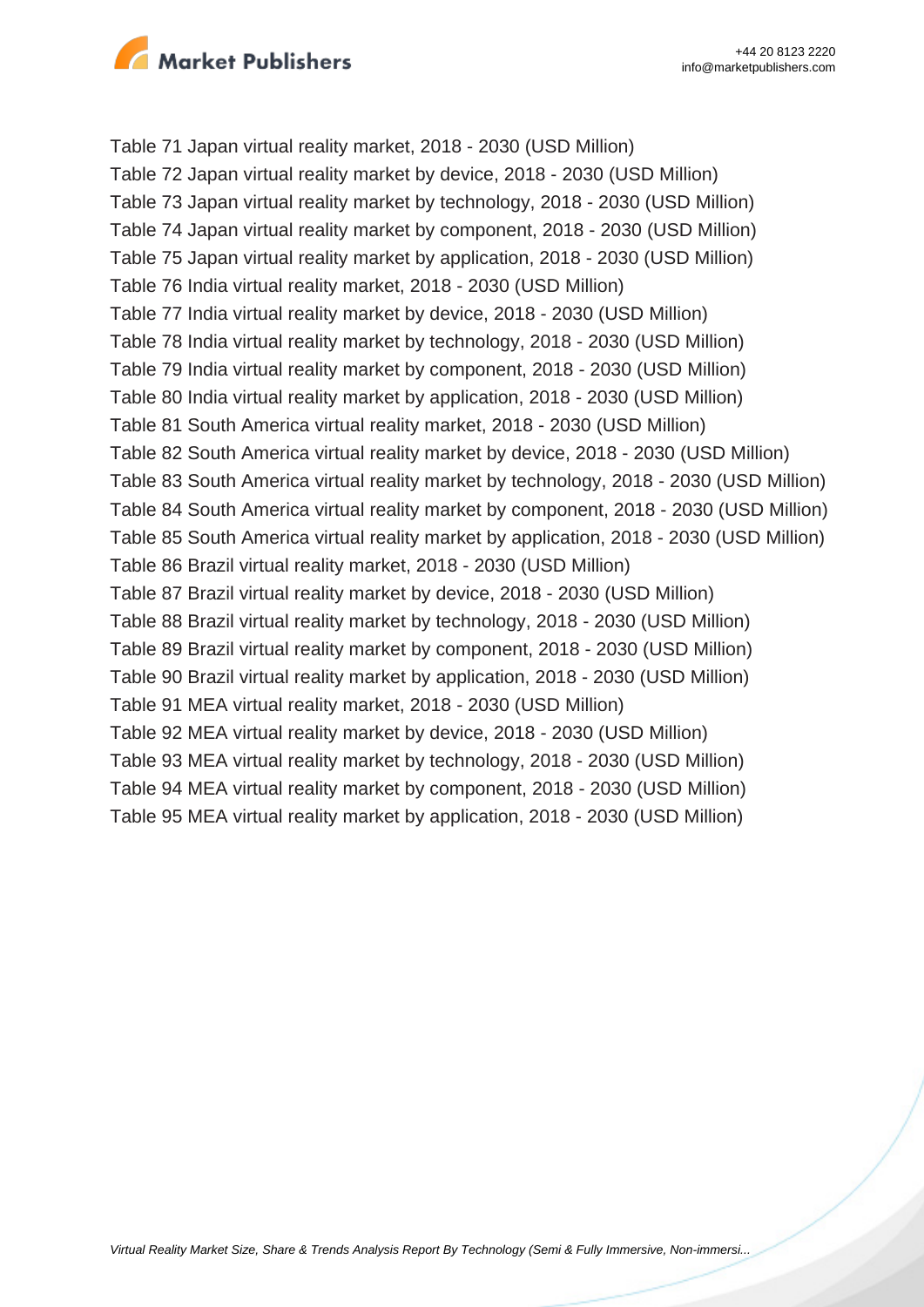

# **List Of Figures**

#### **LIST OF FIGURES**

- Fig. 1 Research process
- Fig. 2 Market formulation
- Fig. 3 Market segmentation and scope
- Fig. 4 Virtual reality market, 2018 2030
- Fig. 5 Virtual reality Value chain analysis
- Fig. 6 Virtual reality market dynamics
- Fig. 7 Key opportunities analysis
- Fig. 8 Virtual reality market share by device, 2021 & 2030
- Fig. 9 Virtual reality market share by technology, 2021 & 2030
- Fig. 10 Virtual reality market share by component, 2021 & 2030
- Fig. 11 Virtual reality market share by application, 2021 & 2030
- Fig. 12 Virtual reality market share by region, 2021 & 2030
- Fig. 13 North America marketplace: Key takeaways
- Fig. 14 Europe marketplace: Key takeaways
- Fig. 15 Asia Pacific marketplace: Key takeaways
- Fig. 16 South America marketplace: Key takeaways
- Fig. 17 MEA marketplace: Key takeaways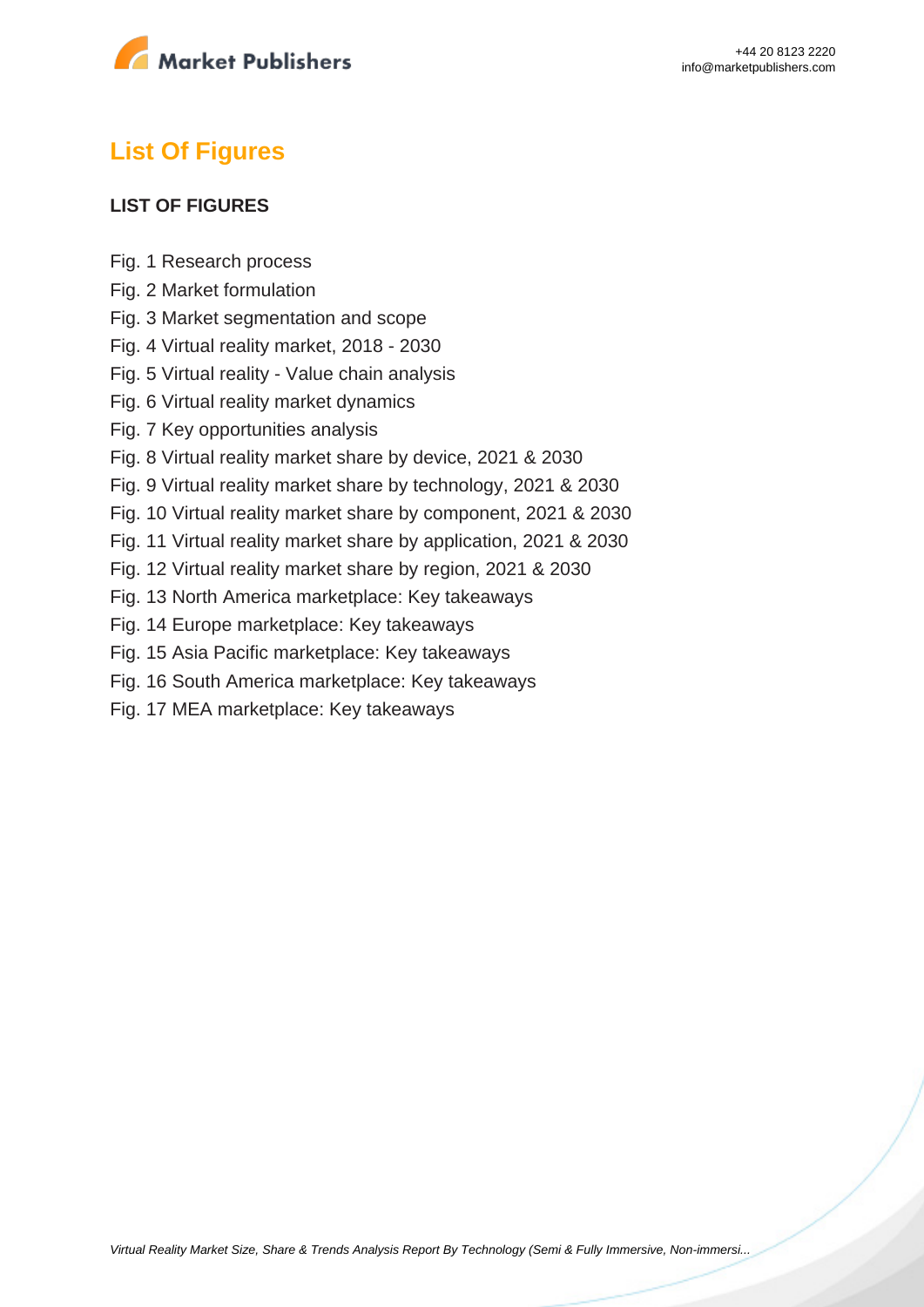

## I would like to order

Product name: Virtual Reality Market Size, Share & Trends Analysis Report By Technology (Semi & Fully Immersive, Non-immersive), By Device (HMD, GTD, PDW), By Component (Hardware, Software), By Application, By Region, And Segment Forecasts, 2022 - 2030

Product link: [https://marketpublishers.com/r/V8744BAAC46EN.html](https://marketpublishers.com/report/software/application_software/virtual-reality-vr-market-analysis-by-device-by-technology-by-component-by-application-aerospace-defense-commercial-consumer-electronics-industrial.html)

Price: US\$ 4,950.00 (Single User License / Electronic Delivery) If you want to order Corporate License or Hard Copy, please, contact our Customer Service: [info@marketpublishers.com](mailto:info@marketpublishers.com)

## Payment

To pay by Credit Card (Visa, MasterCard, American Express, PayPal), please, click button on product page [https://marketpublishers.com/r/V8744BAAC46EN.html](https://marketpublishers.com/report/software/application_software/virtual-reality-vr-market-analysis-by-device-by-technology-by-component-by-application-aerospace-defense-commercial-consumer-electronics-industrial.html)

To pay by Wire Transfer, please, fill in your contact details in the form below:

First name: Last name: Email: Company: Address: City: Zip code: Country: Tel: Fax: Your message:

\*\*All fields are required

Custumer signature \_

Please, note that by ordering from marketpublishers.com you are agreeing to our Terms & Conditions at<https://marketpublishers.com/docs/terms.html>

To place an order via fax simply print this form, fill in the information below